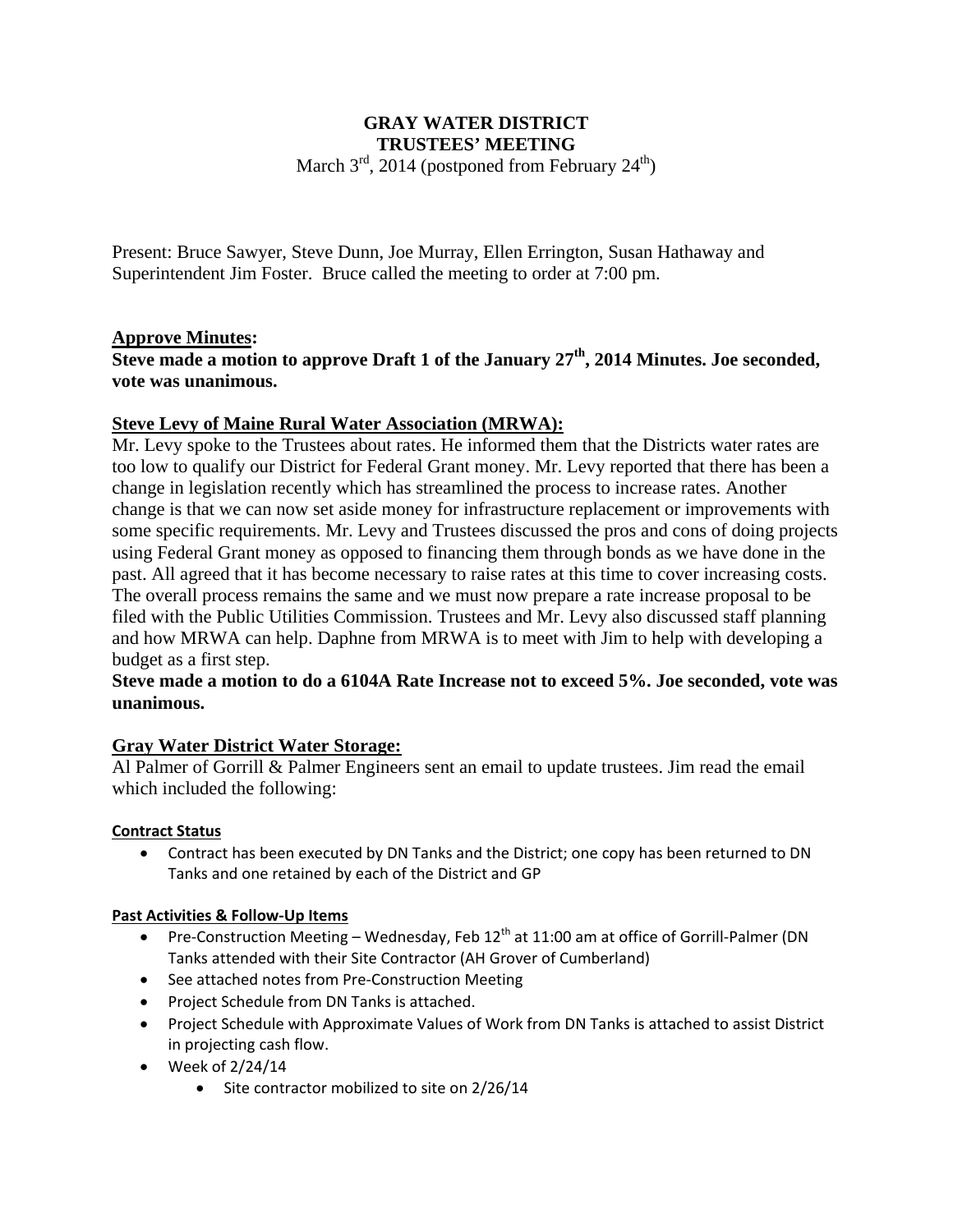- Cleared site as required for tank pad and access drive
- Site contractor roughed in access road up the new tank pad

#### **Upcoming Activities – Next Two Weeks**

- $\bullet$  Week of 3/3/14
	- Complete rough grading of tank pad area
	- Complete rough grading of access drive
	- Relocate hydrant by end of week
- $\bullet$  Week of 3/10/14
	- Anticipate tapping existing main on Tuesday or Wednesday
	- Install new 16" main remainder of week

#### **Contractor Submittals**

- Site Work Items Such as pipe and fittings. Returned to DN Tanks
- Awaiting Tank Submission. Will forward to District for review upon receipt. Anticipated Receipt is March 7, 2014

#### **Other Items**

- Value Engineering Changes have been submitted to the Town of Gray for Staff Approval in accordance with Condition #7 from the Planning Board Approval
- Doug Webster was scheduled to review with Planning Board at February 20<sup>th</sup> meeting. No comments received from Town to date
- Anticipate submission of Landscape Plan to Town within next two weeks. Will submit to District first for any comments.

# **Superintendents Report:**

- **a.** January Bacteria tests were absent for total coliform and E-coli.
- **b.** Average usage for January: 223 GPM
- **c.** Utility Service Company wants to attend the next Trustee meeting. They will be presenting their findings and offering service in regard to the Dry Mills standpipe.
- **d.** Had a meeting with Verizon and Control Point about telemetry and transmitting data between pump stations and standpipes. Data would be transmitted via cellular and the cost is much less now than it was previously. Jim will continue to look into this option and report back at the next meeting.
- **e.** DHHS notified us that we have a technical violation due to a test that was not taken back in 2012. The test is for Radium 228, a naturally occurring element. Based on our Gross Alpha test results at the time it was our understanding that this test was not required. We are now complying and having this test done.

# **Trustee Reports**

Steve drafted a letter to Randy Cookson, Solid Waste Director of the Town of Gray. The letter asks questions in regard to the Water Quality Monitoring report for the closed Gray landfill from Woodard and Curran that Steve reviewed and reported on at the last meeting. The Office Manager is to send the letter out to Randy Cookson tomorrow with copies going to Deborah Cabana, Gray Town Manager and Randy Tome of Woodard & Curran.